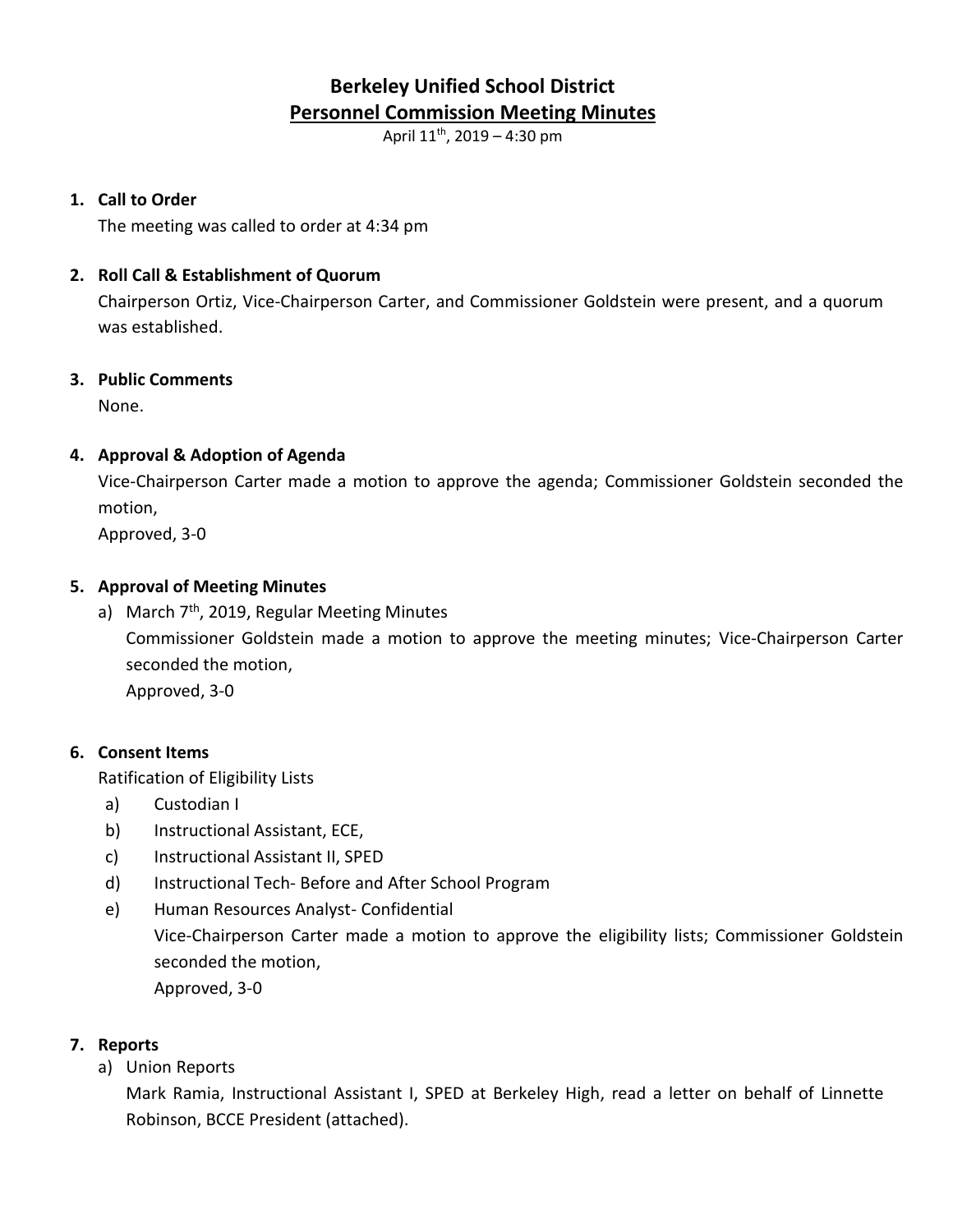#### b) District Reports

Brent Daniels, Human Resources Director, said he wished to compliment BCCE leadership for open conversations during meetings with the District. He said he looks forward to continuing collaboration with BCCE to resolve concerns.

#### c) Commissioners Reports

Commissioner Goldstein sent continued good wishes to Board President Judy Appel and her wife during their recovery. She shared recruitment updates for the new Superintendent and said that interviews are will be conducted on the upcoming weekend and that the May 8<sup>th</sup> Board meeting will reflect final candidate decisions.

Commissioner Goldstein said that some issues relating to efficiency in the HR/PC departments need further discussions and may require a special meeting; an MOU for the distribution of tasks between Human Resources and the Personnel Director should be revised.

Commissioner Goldstein noted that the Behavioral Intervention Specialist eligibility lists do not have sufficient candidates, which means that the level of service needed cannot be provided in-house but instead is carried out by costly outside contractors. She suggested more aggressive recruitment efforts, and discussions with BCCE to see how to offer promotional opportunities to current employees.

Commissioner Goldstein said that the District has recently received a grant for professional development, and wants to see if they can integrate with a learning management system because efforts should be made to invest in employees and not just offer training needed for compliance purposes. Lastly, she shared that there was a recent article in the Berkeleyside newspaper about a student running for student body who was able to hack into the system and put in several votes for himself. She said this was concerning and hopes the District takes this as an opportunity to double down on data security.

#### d) Personnel Director

i. New Hires and Examinations administered in March 2019 Secretary Duwel shared exam activity for March.

#### **8. Conference Items**

a) Request to Extend Eligibility List- Custodian II Secretary Duwel mentioned that she received three requests from candidates to extend this list.

Chairperson Ortiz made a motion to extend the eligibility list; Vice-Chairperson Carter seconded the motion, Approved, 3-0

b) Request for New Classification- School Administrative Assistant II/Substitute Specialist Commissioner Goldstein noted that the job duties in the new classification include all of the duties in the School Administrative Assistant II class description but also include substitute duties, and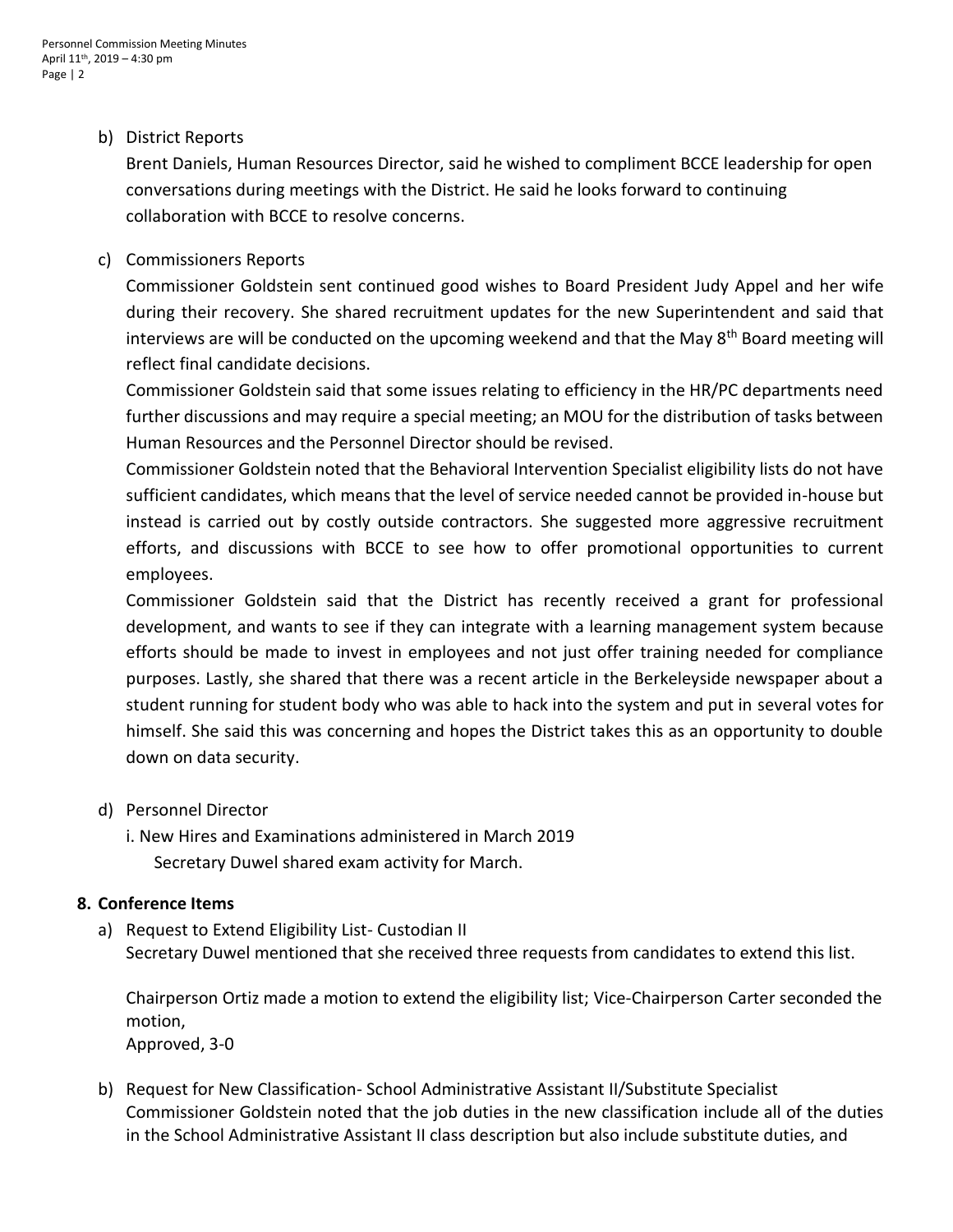asked if the priority of this position would be the sub-management duties? Marie Ferguson, School Administrative Assistant II at Berkeley High, said that they're all duties that she performs at any given point. Ronesha Norwood-Coleman, BCCE Organizer, said that there are 160 teachers at the high school and so if there are absences, Ms. Ferguson HAS to fill those absences first thing every morning. Secretary Duwel emphasized that the Board recently approved the position on March  $27<sup>th</sup>$ . Vice-Chairperson Carter said that there was an ongoing issue regarding the volume and workload for this position. Secretary Duwel said the workload can change depending on what is occurring that day. Chairperson Ortiz noted that all of the duties listed in the School Administrative Assistant II job description aren't all performed every day. Vice-Chairperson Carter asked if Ms. Ferguson were to leave the high school, would another School Administrative Assistant II who transferred into the vacancy refuse to do the extra duties? Secretary Duwel explained that it's a standalone position; therefore, other School Administrative Assistant II's would not be able to transfer into the vacancy. Ms. Norwood-Coleman said the reclass was necessary because the staff and student body at the high school are so large making the duties in that position more labor-intensive than other positions at other schools. Ms. Ferguson said the employee in her position before was at a range 50. She also mentioned that Technology is adding extra duties to her position. Secretary Duwel said that the School Administrative Assistant II job description might have to be reviewed for this reason. Commissioner Goldstein said she's hesitant to approve this classification because it's being created solely for the high school and all of the duties in the current School Administrative Assistant II position are included but not all of the duties in the class are being performed. Ms. Norwood-Coleman said that if they want to retain qualified staff, they need to do what's possible to keep good workers in

Chairperson Ortiz made a motion to establish the new classification; Vice-Chairperson Carter seconded the motion, Approved, 3-0

c) Request for Re-Classification- M. Ferguson

the District.

Ms. Ferguson said she had questions about the proposed range 48 because the position used to be a range 50. She also said she did not agree with the added duty of handing out equipment because she said it's a function that Technology has pushed onto all secretaries. Secretary Duwel said this is a negotiated item that needs to be discussed with the Union and District. Ms. Ferguson requested the workload at the high school's main office be spread out more equally. HR Director Daniels said that in regards to those concerns, HR has reached out to Associate Superintendent Scuderi to meet with the High school Principal.

Vice-Chairperson Carter made a motion to approve the reclassification for Ms. Ferguson; Commissioner Goldstein seconded the motion, Approved, 3-0

d) Request for Re-Classification- E. Johnson

Commissioner Goldstein said she concurs with the Directors recommendation to re-class Erica Johnson, School Administrative Assistant II. Ms. Johnson asked when it would go into effect; Secretary Duwel responded that it would take effect the following day, April 12<sup>th</sup>.

Commissioner Goldstein made a motion to re-class Ms. Johnson to a School Administrative Assistant III, Vice-Chairperson Carter seconded the motion, Approved, 3-0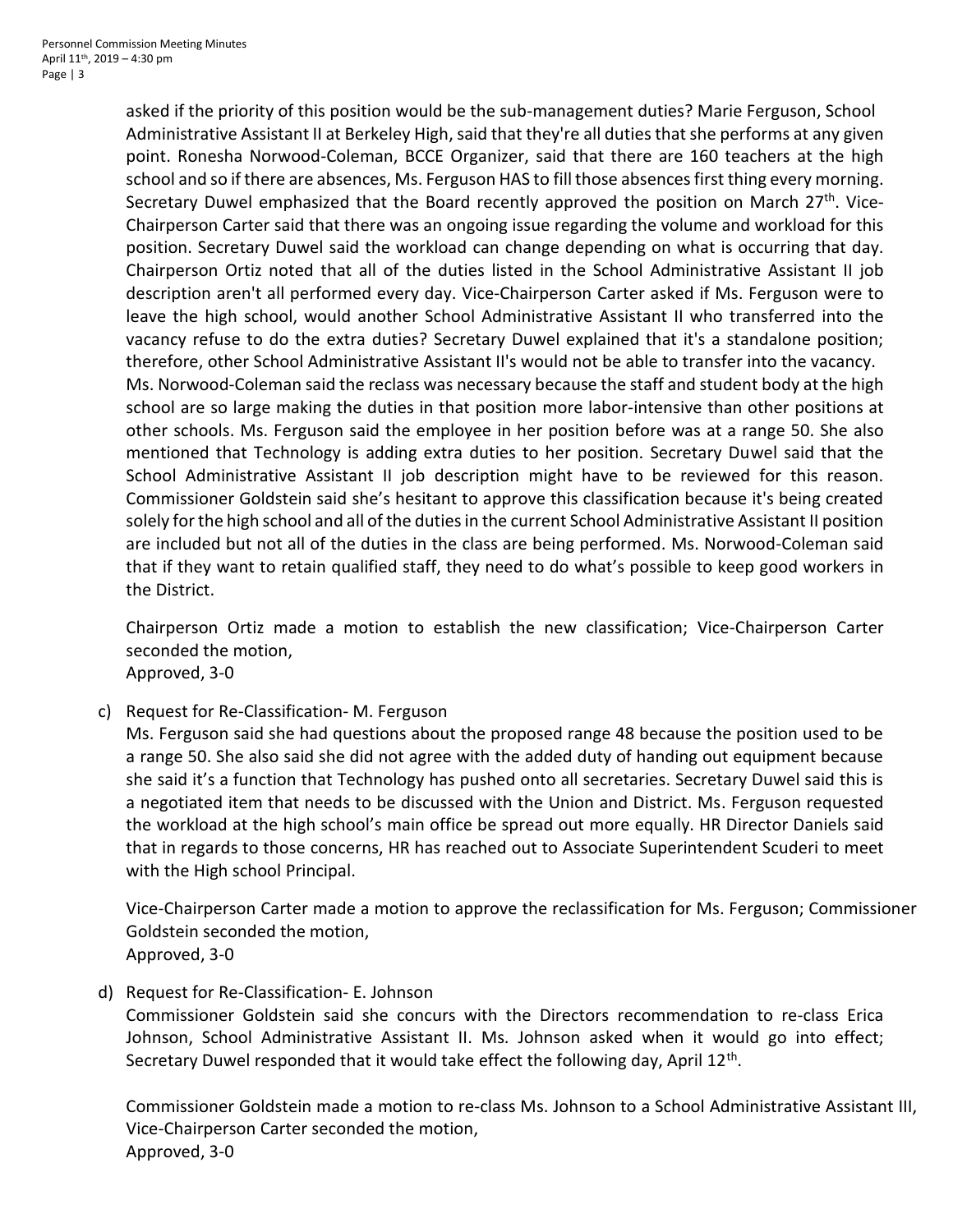- e) Agenda Item Request- E. Waller Commissioner Goldstein made a motion to approve Secretary's Duwel's recommendation to certify Ms. Waller to interview for specific classifications, Vice-Chairperson Carter seconded the motion, Approved, 3-0
- f) Agenda Item Request- P. Thomas

Secretary Duwel reported that Pamela Thomas, former Grounds Gardener, is on the 39-month rehire list because she has exhausted all of her available leaves. She met with Ms. Thomas and found inconsistencies related to a Workers Comp claim, but clarified that this matter isn't within the purview of the Personnel Commission. She plans to continue to work with Ms. Thomas to explore other re-employment options. Ms. Thomas said that she was notified that she was being placed on the 39-month rehire list and it has been two years and she has not been able to return to work. She asserted she has been repeatedly overlooked for promotions because of discrimination and was harassed and bullied by other employees in the Maintenance department. She said she was never told why she did not attain a promotional position. Chairperson Ortiz asked Secretary Duwel to continue working with Ms. Thomas on her situation. Ms. Norwood-Coleman praised Secretary Duwel as wonderful to work with and helpful. Commissioner Goldstein requested to discuss this item at a later time, if warranted, after review of materials Ms. Thomas distributed to Commissioners at the meeting.

Goldstein made a motion to certify Ms. Thomas to interview for other similar classifications, Vice-Chairperson Carter seconded the motion, Approved, 3-0

- g) Approval of Personnel Commission Meeting Schedule for 2019-2020 Commissioner Goldstein made a motion to approve the 2019-2020 yearly schedule, Vice-Chairperson Carter seconded the motion, Approved 3-0
- h) Personnel Commission Budget for 2019-2020, *First Reading*

Secretary Duwel identified differences in the new draft budget from last year's budgeted salary amounts due to inaccurate salary projections last year. She advised that she is still researching the disposition of underspent budget funds, per Commissioner Goldstein's request. Commissioner Goldstein noted that in prior years, and especially visible in the AY 18-19 budget, the District adopted budgeted amounts that differed from those approved by the Commission. Secretary Duwel commented that it seems as if the District does not fence off the Commission's independent budget, and noted that this should be the practice because the budget is approved at the County level. She added that District desired modification to an approved budget must be submitted to the Commission, or, may be appealed to the County if the Commission elects to not adjust the budget as requested by the District. Chairperson Ortiz said having a quarterly report would be helpful and requested this practice be initiated for AY 19-20.

Commissioner Goldstein suggested using funds for more aggressive recruiting, particularly for the Behavioral Intervention Specialist position. She noted that Special Education Director, Dr. Jan Hamilton, had projected a need for 50 employees in that classification to enable the District to bring the function in-house at reduced expense. Secretary Duwel said that currently there are only six employees in the BIS class.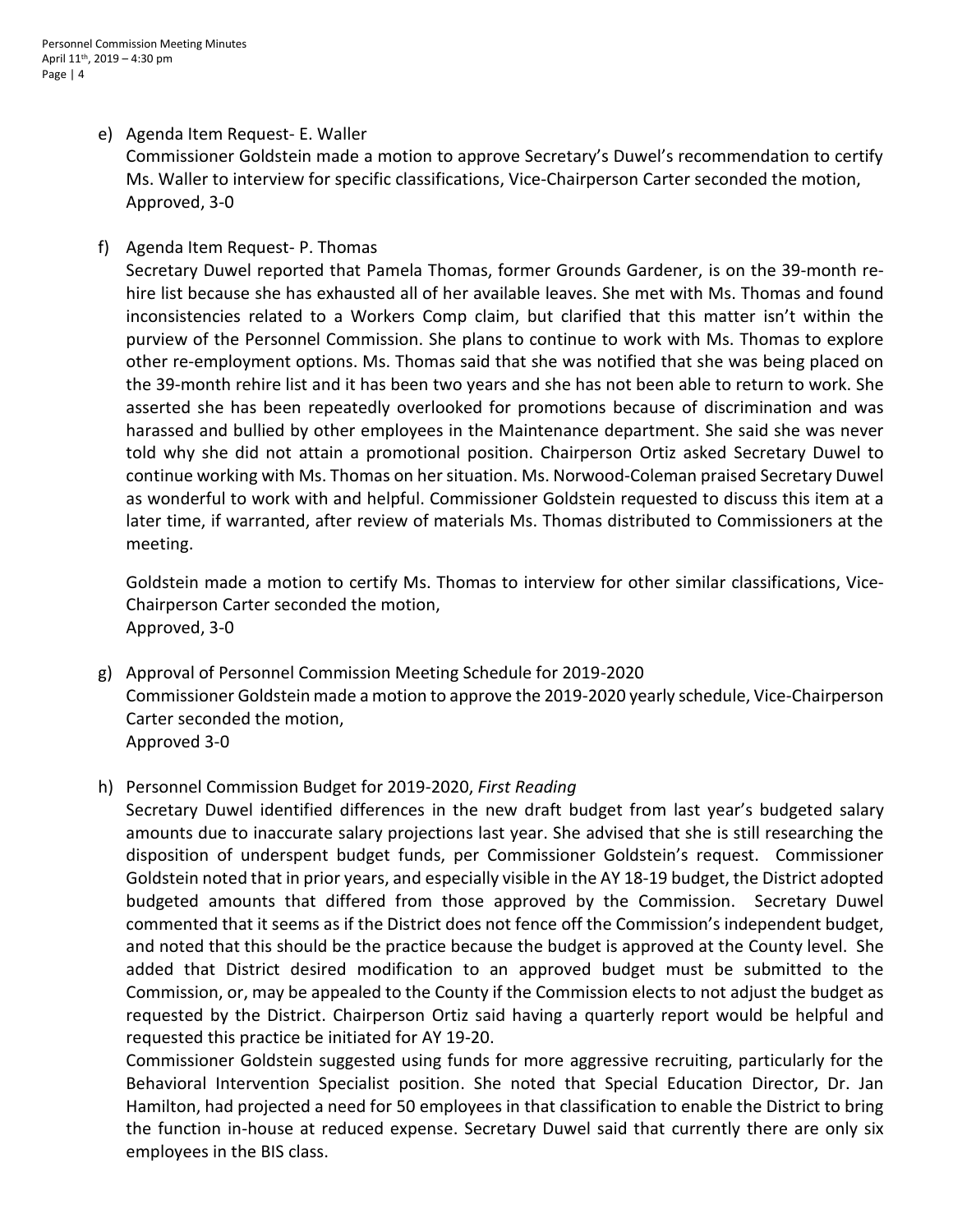Commissioner Goldstein suggested exploring use of funds for spot supplements to Commission staff if work is to be re-distributed via an MOU between District HR and Commission staff. Secretary Duwel said she the Personnel Commission does not need more staff. HR Director Daniels said the Commission should review the current job description that existsfor the Classified Personnel Director and the history of the position. Chairperson Ortiz said that there are duties that District HR would like to assign to the Personnel Director that could conflict with the Merit System. Commissioner Goldstein asked that District HR clarify the duties they wish to assign to the Classified Service Director. HR Director Daniels said that the Classified Director job description is clear on this matter.

Commissioner Goldstein noted that the recent \$79k state grant for Classified professional development gives the District an opportunity to explore programs to build capability in high visibility job classes beyond the mandated training requirements. HR Director Daniels said that BCCE had notified HR that the PD offerings provided in the past don't align with the needs of the employees. Commissioner Goldstein said Classified training and professional development are within Commission purview because this investment ties directly to the Merit System mandate to attract and retain a high quality work force. Chairperson Ortiz said professional development is needed to train Directors and Supervisors as well. HR Director Daniels said it would be helpful to see how the HR/PC office was structured before planning professional development. Commissioner Goldstein said for purposes of planning Classified professional development the Commission should be included. She will share separately with Secretary Duwel a summary of suggested budget changes.

#### **9. Closed Session (1 matter)**

a) Employee Discipline and Legal Matters - Government Code § 54954. (2015-D-XX) The Commission went into closed session at 6:34 pm.

## **10**. **Report from Closed Session**

The Commission came out of closed session at 7:09 pm. Chairperson Ortiz reported that the request for modified intermittent leave for the Personnel Director was approved for the six months. He advised that staff has been directed to open recruitment to establish a Personnel Director eligibility list.

#### **11. Public Comments**

None

#### **12. Next Meeting**

The next regular meeting will be held on May  $2^{nd}$  at 4:30 pm. Chairperson Ortiz said the Personnel Director MOU and class description will be discussed at that meeting.

#### **13. Adjournment**

The meeting was adjourned at 7:11 pm.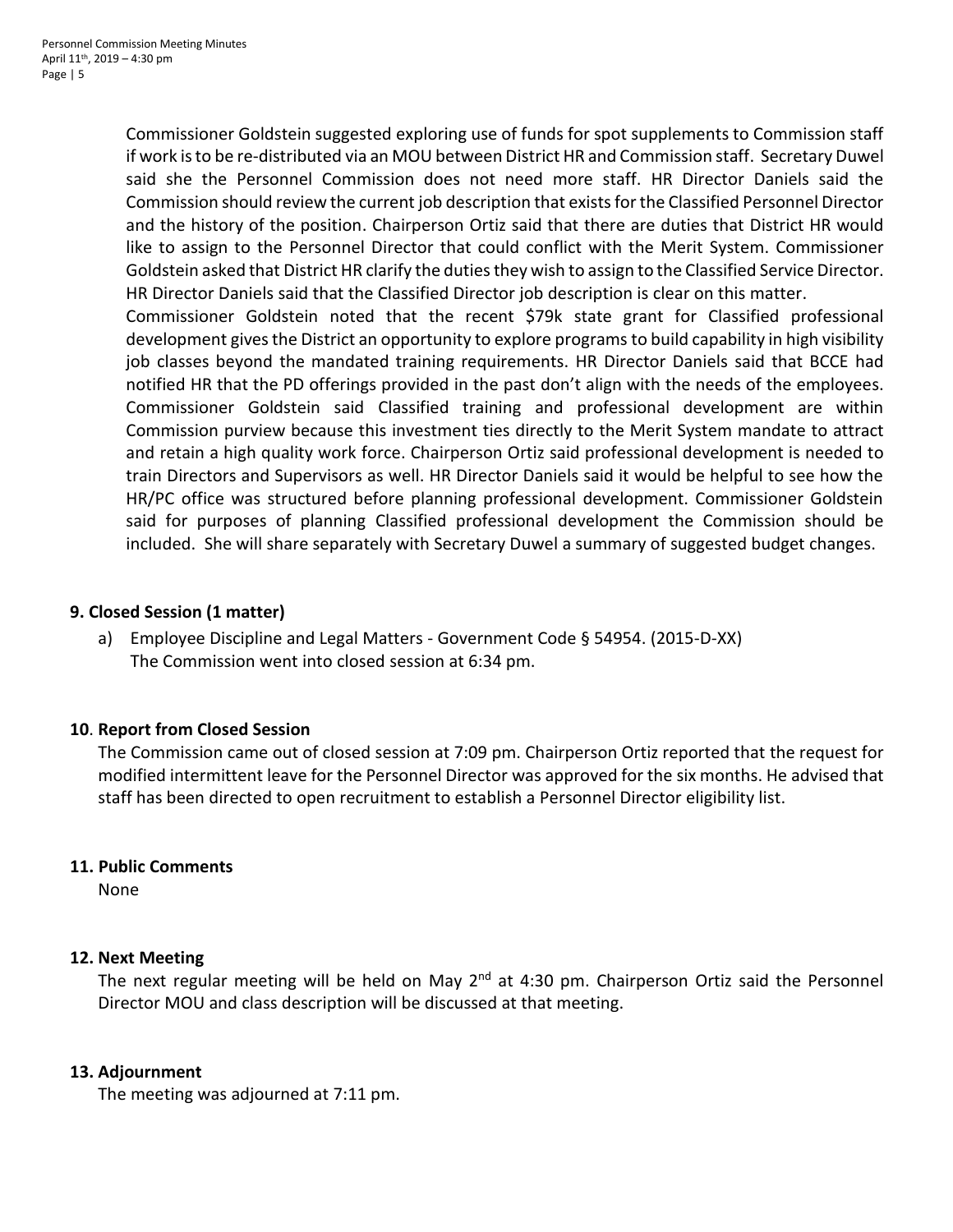Personnel Commission Meeting Minutes April 11<sup>th</sup>, 2019 - 4:30 pm Page | 6

Respectfully Submitted,

 $\varnothing$ 

Patricia Duwel Secretary, Personnel Commission

Approved,

Dr. Reynaldo Ortiz Chairperson, Personnel Commission

 $\frac{M_A Y 2, 2019}{\text{Date}}$ 

Date

i,